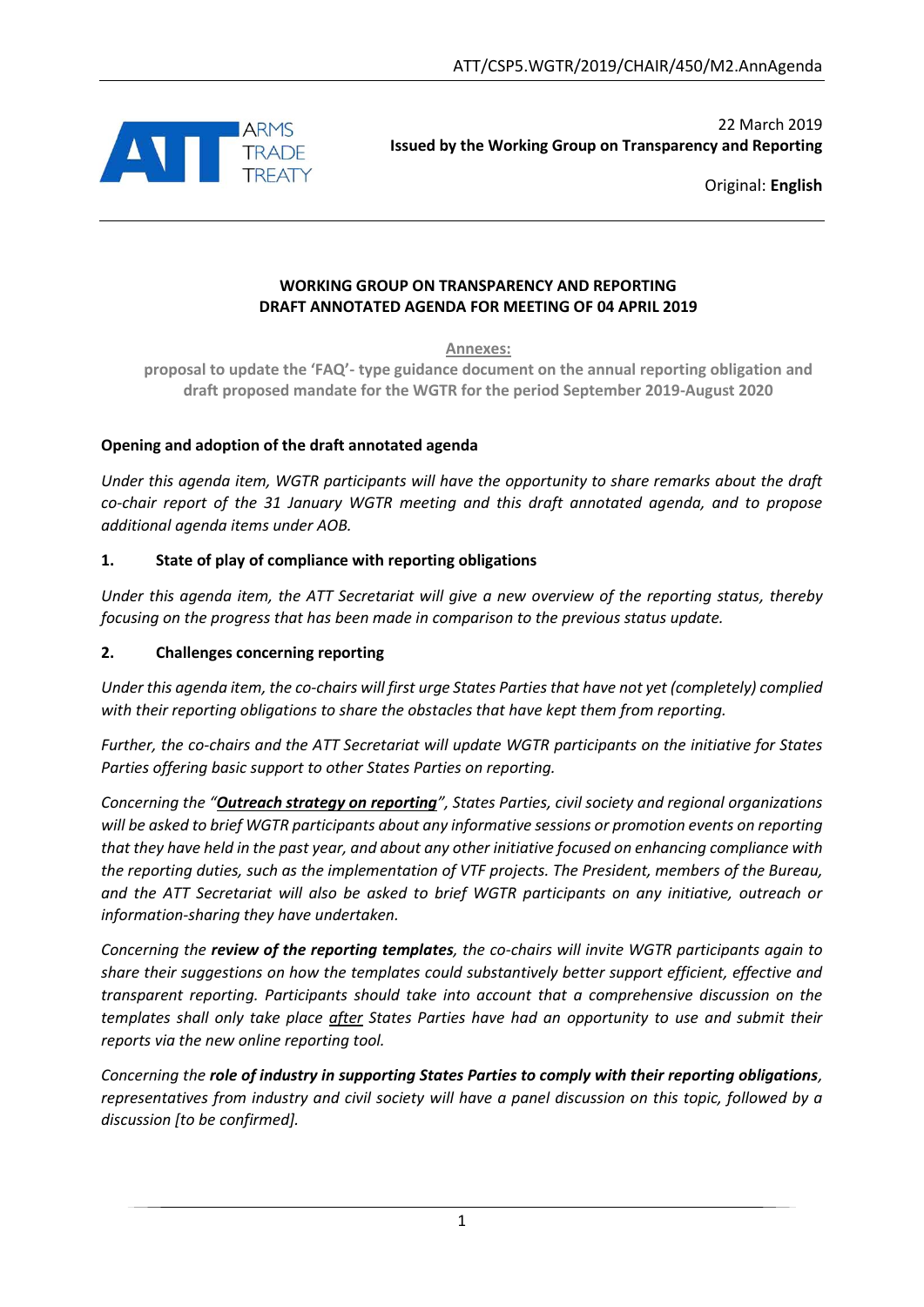*Concerning the document 'National-level Measures to Facilitate Compliance with International Reporting Obligations & Commitments', recommended for consideration at CSP3, participants will have the opportunity to have a first exchange of views on the desirability of further developing the document.*

# **3. Substantive reporting and transparency issues**

*Concerning the classification of conventional arms within the Harmonized System on the customs classification of goods, work is ongoing. The co-chairs and the ATT Secretariat will come back to this at the CSP itself.* 

# **4. Organizational means for information exchange**

*Concerning the informal meeting among interested States Parties and signatory States to discuss concrete cases of detected or suspected diversion, the co-chairs will invite participants to share their views on the set-up of the informal meeting.*

## **5. Harnessing information generated by mandatory reporting**

*Under this agenda item, no specific topics will be discussed during this meeting.*

## **6. IT platform: reporting and transparency functionalities**

*Under this agenda item, the ATT Secretariat will present on the following topics concerning the ATT website:*

- *• the progress in registration for access to the restricted area;*
- *• the information exchange platform;*
- *• the online reporting tool, including instructions on it use that will be included in the 'FAQ'-type guidance document on the annual reporting obligation; and*
- *• the possible options for the provision of a livestream or video recording of meetings of the CSP and/or its subsidiary bodies in terms of substance and budget.*

*Subsequently the co-chairs will invite WGTR participants to share their views on the online reporting tool and on the desirability and feasibility of the livestream or recording options.*

As to the instructions on the use of the online reporting tool, the co-chairs will submit the proposal of the *ATT Secretariat to update the 'FAQ'- type guidance document on the annual reporting obligation for the consideration of the WGTR (annex A).*

## **7. WGTR mandate in the period between CSP5 and CSP6**

*Under this agenda item, the co-chairs will present a draft proposal for the mandate of the WGTR in the period between CSP5 and CSP6 (annex B).*

## **AOB**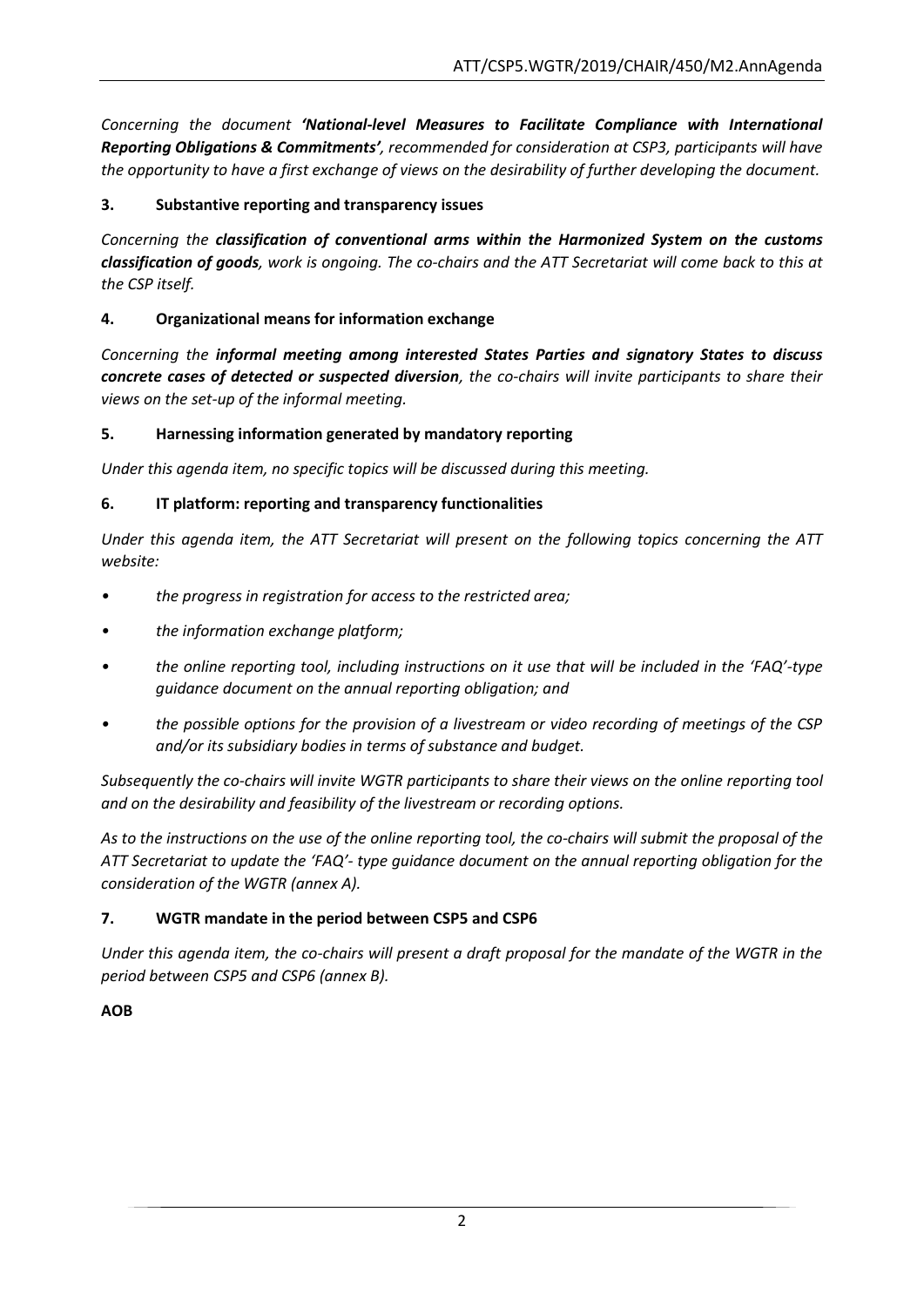## **ANNEX B. PROPOSED MANDATE FOR THE WGTR FOR THE PERIOD SEPTEMBER 2019-AUGUST 2020** [*to be annexed to the WGTR Co-chairs' Report to CSP5*]

In accordance with its Terms of Reference and Rule 42(2) of the ATT Rules of Procedure, the Working Group would like to propose for consideration by CSP4, the following tasks for further work in the period between CSP5 and CSP6:

1. The WGTR shall continue to conduct exchanges concerning the fulfilment of the reporting obligations in article 13 of the ATT and the broader issue of transparency in the international trade in conventional arms. In its meetings, the WGTR shall, as a minimum, deal with the following standing agenda items and the recurrent and specific tasks outlined below:

- *a. State of play of compliance with reporting obligations;*
- *b. Challenges concerning reporting;*
- *c. Substantive reporting and transparency issues;*
- *d. Organizational means for information exchange;*
- *e. Harnessing information generated by mandatory reporting;*
- *f. IT platform: reporting and transparency functionalities;*
- *g. WGTR mandate in the period between CSP5 and CSP6.*

2. As regard to the **state of play of compliance with reporting obligations**, at every meeting the WGTR will review the status of reporting, thereby focusing on the progress that has been made in comparison to the previous status updates.

3. As regard to **challenges concerning reporting**, the WGTR will as a minimum:

*a. give participants the opportunity to discuss challenges to submitting timely and accurate initial and annual reports and to discuss means to support States Parties in addressing those challenges, with a view to providing recommendations to CSP6;*

*b. give participants the opportunity to discuss submitted proposals for alterations or additional questions and answers for the 'FAQ'-type guidance document on the annual reporting obligation;*

*c. discuss initiatives taken to implement the document entitled "Outreach strategy on reporting", adopted at CSP4;* 

*d. discuss the further development of the document 'National-level Measures to Facilitate Compliance with International Reporting Obligations & Commitments'.*

4. As regard to **substantive reporting and transparency issues**, the WGTR will as a minimum:

*a. give participants the opportunity to raise and discuss substantive issues about the reporting obligations that could benefit from consideration by the WGTR;*

*b. monitor and coordinate further work on the project to facilitate the identification of the conventional arms in Article 2 (1) of the Treaty in the "Harmonized System" (HS) of the World Customs Organisation (WCO);*

*c. discuss the issue of the comparability of data in annual reports.*